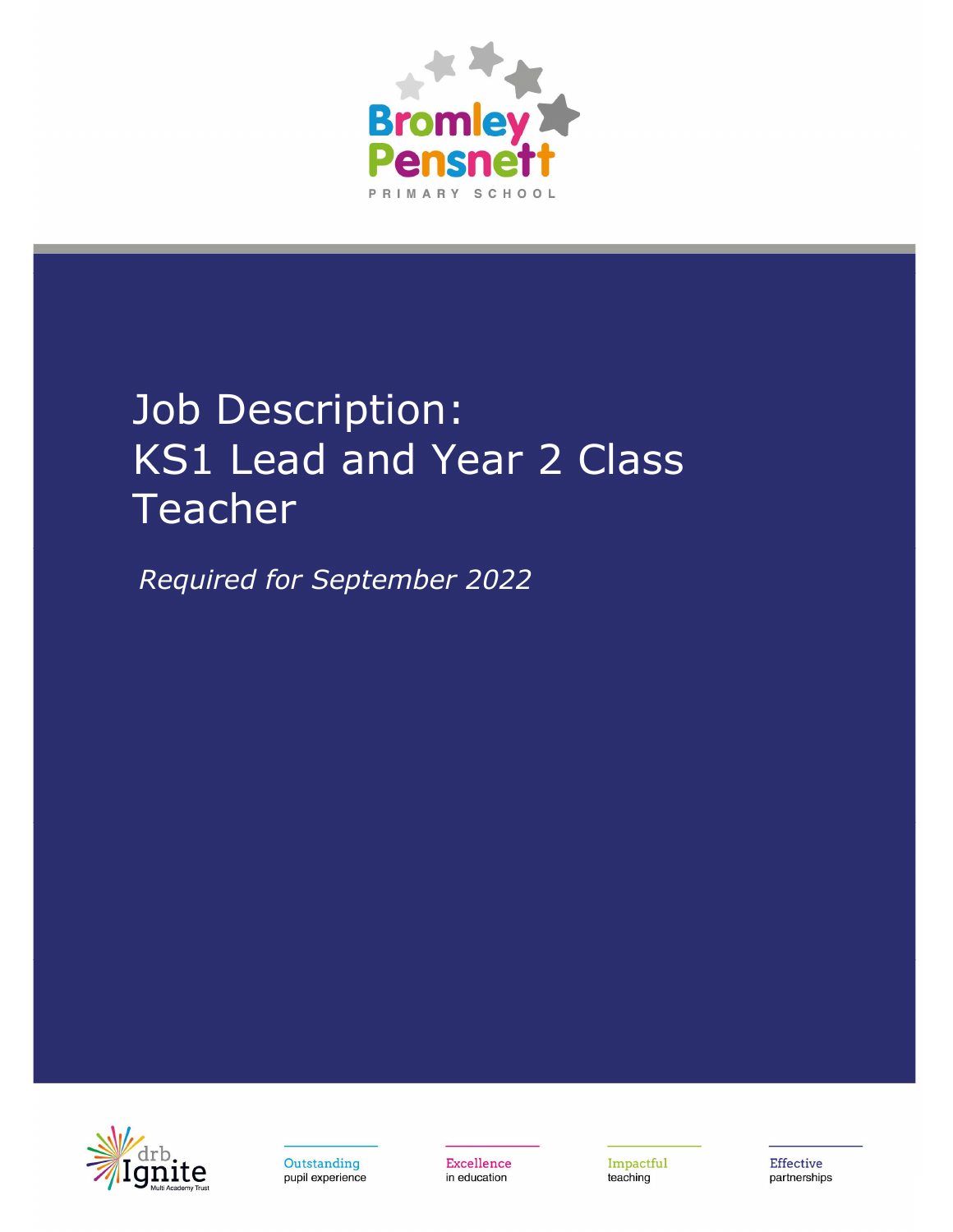

# Job description Required for September 2022

Salary: Main Pay Scale/UPS + TLR 2a

Job Title: KS1 Lead and Year 2 Class teacher

**Responsible to: Headteacher and Deputy Headteacher** 

**Purpose:** To lead and manage the KS1 phase

## Main Purpose

- To carry out the duties of a class teacher as set out by the class teacher job description and the school teachers' pay and conditions document.
- To support, hold accountable, develop and lead the phase team in order to secure high quality teaching, the effective use of resources, and high standards of learning and achievement for all pupils in Key Stage 1.
- As a member of the Senior Management Team make a significant contribution to the strategic development and direction of the school.
- To provide assessment analysis from relevant sources to make a significant contribution to school self-evaluation and school improvement.
- Work to support the aims and ethos of the school and hold the highest professional standards themselves.

#### Key Stage 1 Lead

The Key Stage 1 Phase Leader will work in partnership with the Senior Leadership Team (SLT) to secure Bromley Pensnett's development and success, ensuring exceptional quality of education and high standards of learning and achievement for all. The main responsibilities of this post are:

- To lead and manage the phase team to provide exceptional quality learning for all children within a secure, happy and caring environment.
- To support, develop and coach teaching and learning across Key Stage 1, so that the school has a consistently good or better teaching.
- Challenge underperformance in learning and teaching in Key Stage 1 by promoting a high challenge/high support culture.
- To lead and co-ordinate assessment across Key Stage 1, maximising pupil and parental engagement.
- To liaise effectively with the Senior Leadership Team (SLT) to ensure consistency of approach in teaching and learning and the highest quality of education for all pupils.
- To attend leadership meetings to discuss key issues regarding the school's development and continuous improvement.
- To contribute to, and promote, the vision, culture and ethos of the school.



Outstanding pupil experience

**Excellence** in education Impactful teaching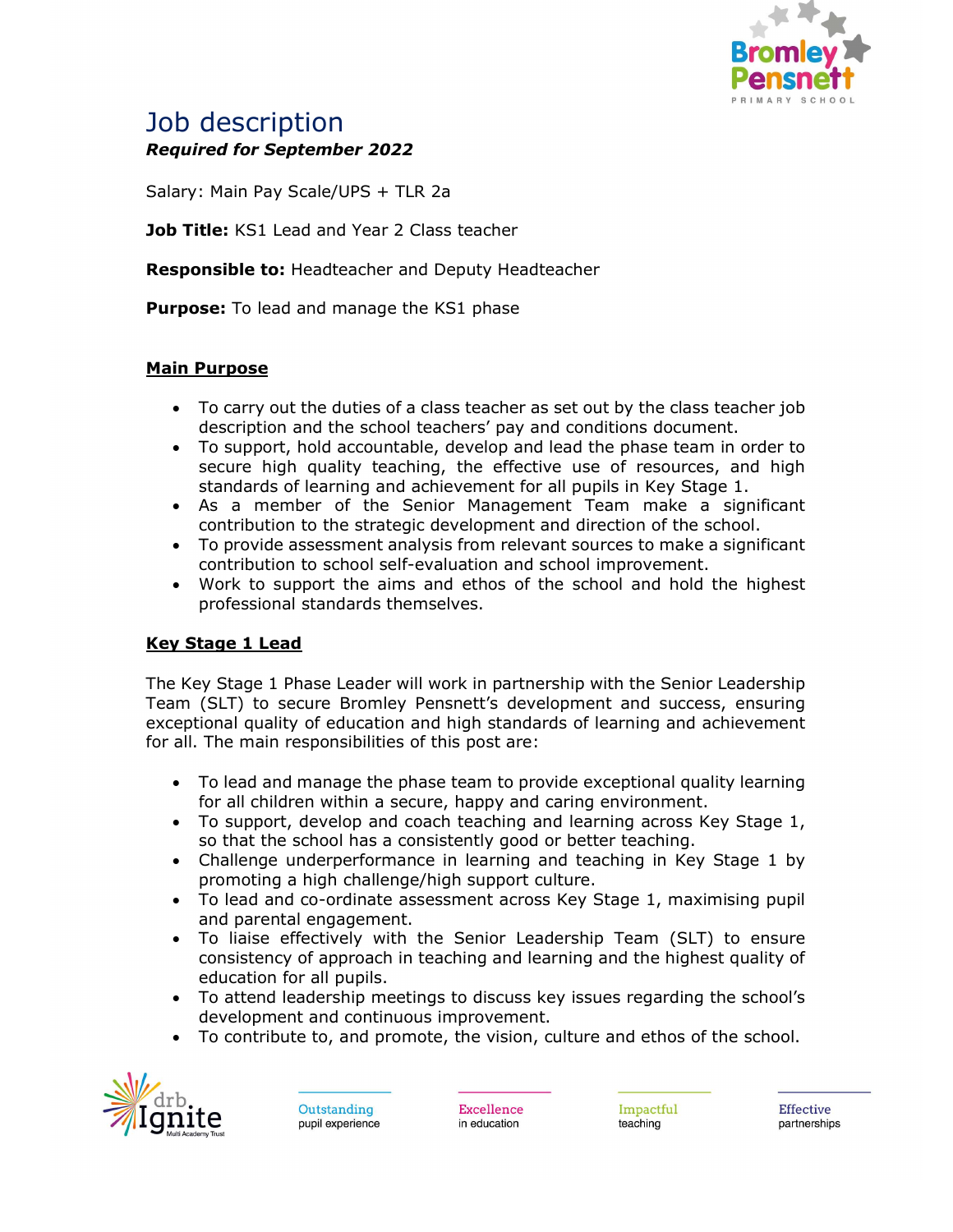

- To assist the Senior Leadership Team in preparing for school inspections and Trust School Improvement Reviews.
- To keep abreast of national and local educational developments relating to Key Stage 1 and reporting these to appropriate stakeholders.
- To support day to day leadership in school.
- Support pastoral care of pupils in the phase.
- To arrange Key Stage 1 events/educational visits to enhance the curriculum.
- To work alongside the SENDCo to identify and define intervention strategies as appropriate and if necessary, engage with external agencies.

## Planning, teaching, class management and curriculum development

- Provide an excellent role model for pupils and for staff, by classroom practice that is exemplary, which meets the aims and objectives of the school and for other teachers to emulate.
- Lead and enable staff in planning, teaching and evaluation of teaching which enthuses and engages children in learning and ensures that high standards are recognised, valued and maintained in all areas of the curriculum.
- To take lead responsibility for the Key Stage 1 learning environment.
- Provide feedback to teachers and disseminate examples of excellent planning and teaching.
- Lead a subject across the school.
- Work with teaching staff to promote best and innovative practice to enrich the range of teaching and learning styles in the school.
- Liaise with staff and parents to support positive well-being and good behaviour across the phase.
- Provide guidance to staff in feedback and assessment for learning and standards expected, in line with the school's policies.
- Support colleagues to create a stimulating environment for learning.
- Take an active role within the School's Appraisal policy in addition to supporting and promoting continuous professional development to ensure effectiveness and development of all staff.
- Liaise closely with staff and other professionals so that they are able to make a significant contribution to teaching and learning in the phase.
- To promote the maintenance of a tidy, well ordered area for your phase, which supports and reinforces learning.
- Effectively manage the smooth transition of pupils from EYFS and on into Key Stage 2.
- To encourage excellent patterns of attendance and punctuality from the very start of a child's time at The Bromley Pensnett Primary School.
- To develop good attitudes to learning and behaviour in all pupils.
- To ensure the appropriate behaviour expectations, strategies and their management are delivered consistently.



Outstanding pupil experience

**Excellence** in education Impactful teaching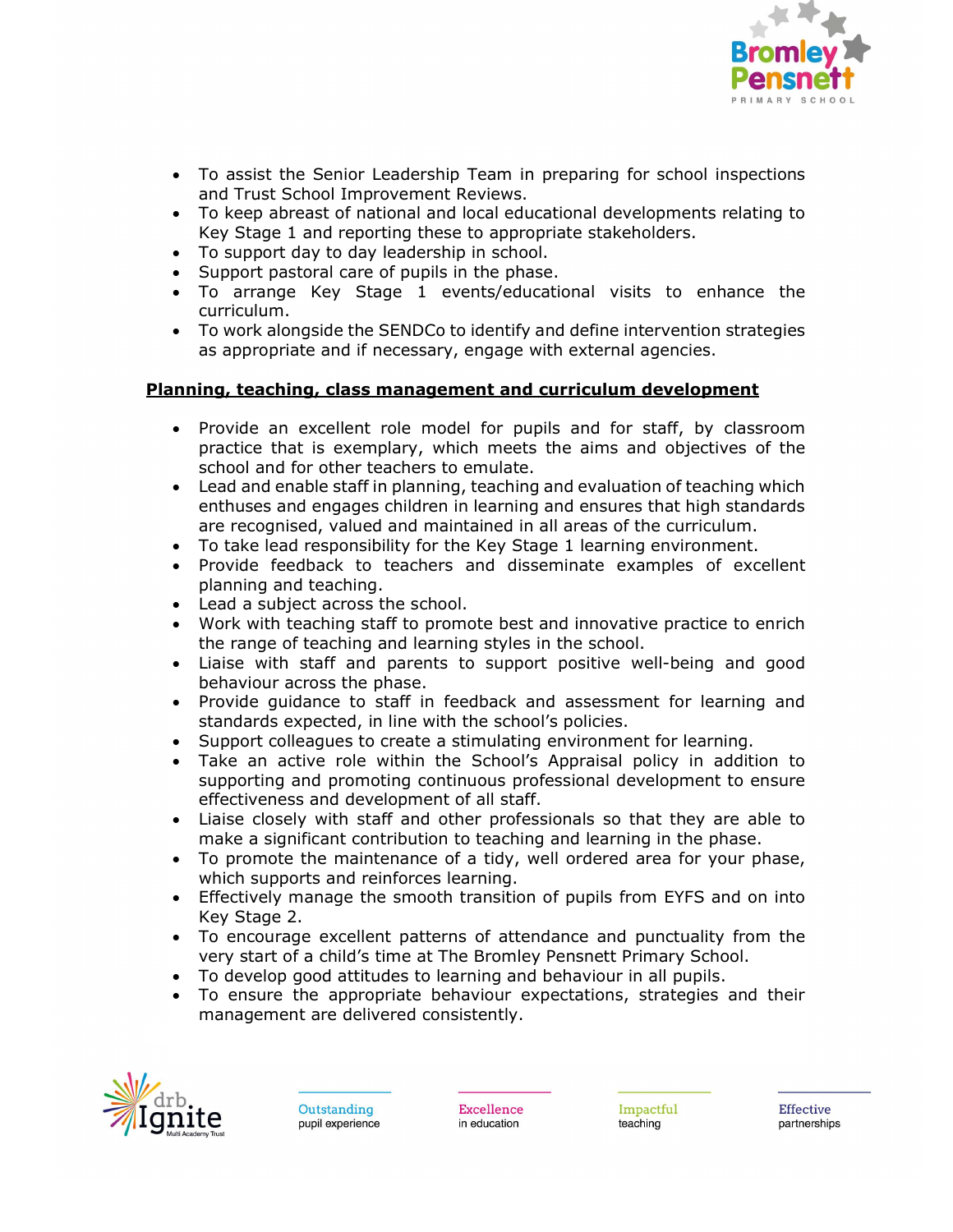

#### Strategic Leadership

- To promote and support the principle that all class-based staff are leaders of learning.
- Have a detailed professional knowledge of Key Stage curriculum areas and pedagogies.
- To be a strategic and supportive member of the wider Senior Management Team.
- In consultation with the Headteacher and in line with the School Development Plan, create and implement a Key Stage 1 strategic plan, which identifies priorities and targets for ensuring that pupils achieve high standards and make good progress.
- Maintain an ethos and provide educational vision and direction which secures outstanding teaching and learning which leads to outstanding outcomes for children in Key Stage 1.
- Have high expectations of all pupils and staff.
- Think creatively and imaginatively to anticipate and solve problems and identify opportunities.
- Update teachers of changes to school policy and ensure they are implemented effectively.
- Liaise with staff to ensure a smooth transition programme from one phase to another, including co-ordination of the 'handover' of relevant documents.
- Help develop a highly effective Key Stage 1 team through effective systems: organise and hold regular phase meetings to ensure good communication, consistency in practice and good pupil progress.
- Develop and improve Key Stage 1 subject knowledge and pedagogy.
- Lead a team of subject coordinators.
- Induct, support and monitor new staff within the phase.
- Identify key professional development needs and ensure that these needs are addressed through the provision of high quality coaching and mentoring.
- Contribute to continuing professional development (CPD) activities with particular reference to phase issues.
- To develop and review the Key Stage 1 elements of whole school policies.

#### Monitoring, Assessment, Recoding, Reporting

- Ensure that planning, assessment, target setting, recording and reporting systems are implemented in line with school policy.
- Monitor standards across the phase through observation, assessments, moderation and data analysis, and use this information to action required support – including setting targets for continuous improvement.
- Be able to present a coherent account of the Key Stage 1 children's performance in a form appropriate to a range of audiences, including Trust Executive Team, the local community, Ofsted and others.
- Ensure that all teaching staff and non-teaching staff are committed to the school's aims, and are accountable in meeting long, medium and shortterm objectives to secure school development, and targets which secure the educational success of all Key Stage 1 children.



Outstanding pupil experience

**Excellence** in education

Impactful teaching